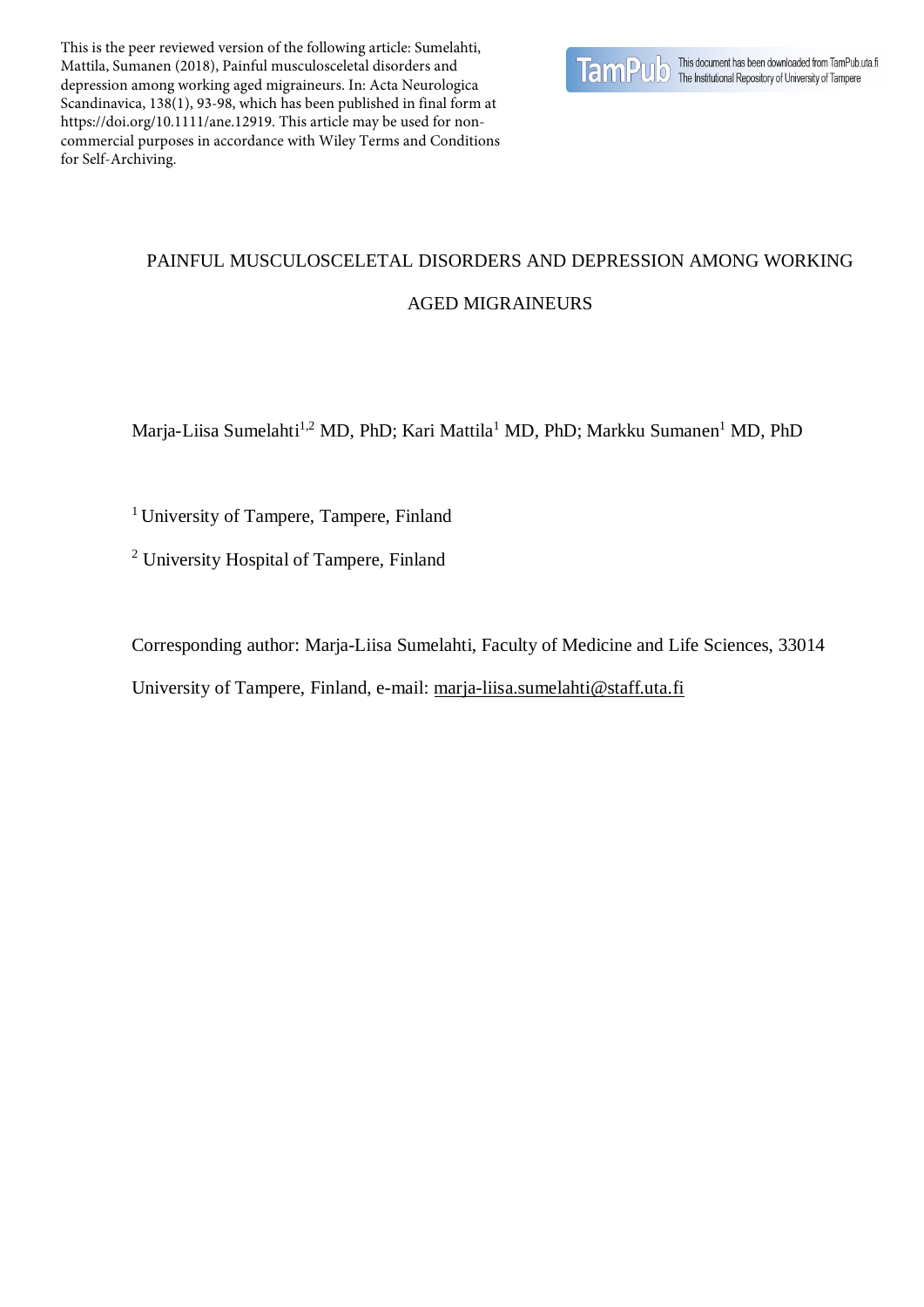Running title:

# PAINFUL MUSCULOSCELETAL DISORDERS AND DEPRESSION AMONG

MIGRAINEURS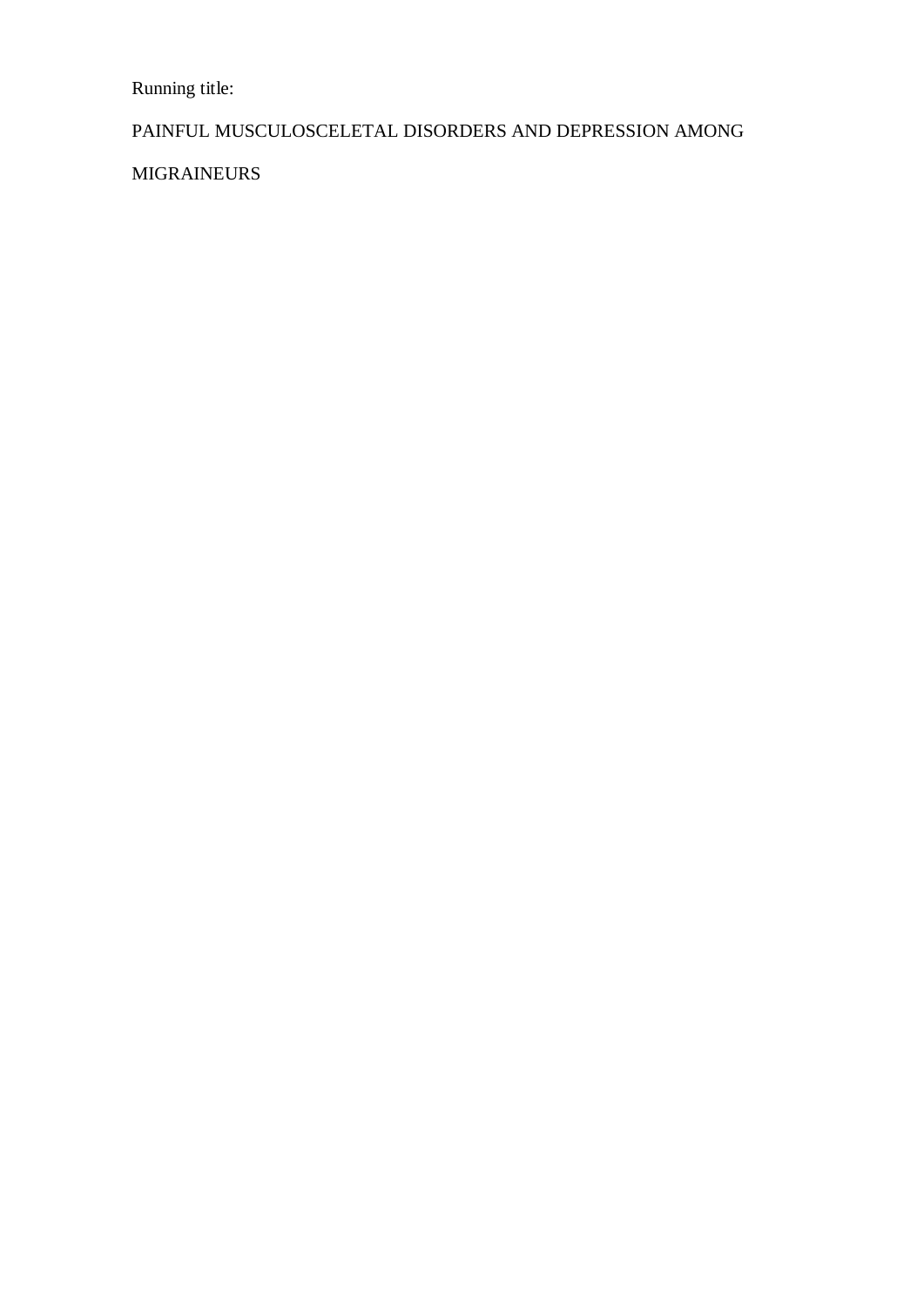#### ABSTRACT

Objective: Musculoskeletal disorders and depression are common among migraineurs. The aim of our study is to evaluate the occurrence of these disorders among working aged migraineurs.

Material and Methods: The risk for fibromyalgia, rheumatoid arthritis (RA), osteoarthrosis (OA), sciatic syndrome and the occurrence of depression were studied among cases who reported about these conditions and migraine in working aged Finnish population in The Health and Social Support Study (HeSSup) based on postal questionnaire in 2012. Group differences were tested by Chi-square test. Odds ratios (ORs with 95% CI) adjusted for age, gender, education level and depression were calculated with logistic regression analysis.

Results: Total of 1505 migraineurs (13%) and 8092 controls were included among the 11 596 responders in 2012. Age and gender adjusted OR's, 2.37 (95% CI 1.81 – 3.09) for fibromyalgia, 1.46 (1.10 − 1.95) for RA, 1.58 (1.38 − 1.80) for OA and 2.09 (1.84 − 2.37) for sciatic syndrome were significant. At least moderate depression was more common among migraineurs (7.3%) than among controls  $(3.4\%)$  (p < 0.001).

Conclusion: Recognition of comorbid musculoskeletal disorders and mood disorders among migraineurs need targeted outreach in working aged population. The acute and preventive treatments to control for neuronal sensitization in migraine and comorbid pain disorders may benefit of individual treatment plan and tailored use of antidepressants.

Key words: Migraine – Comorbidity – Musculoskeletal disorders – Fibromyalgia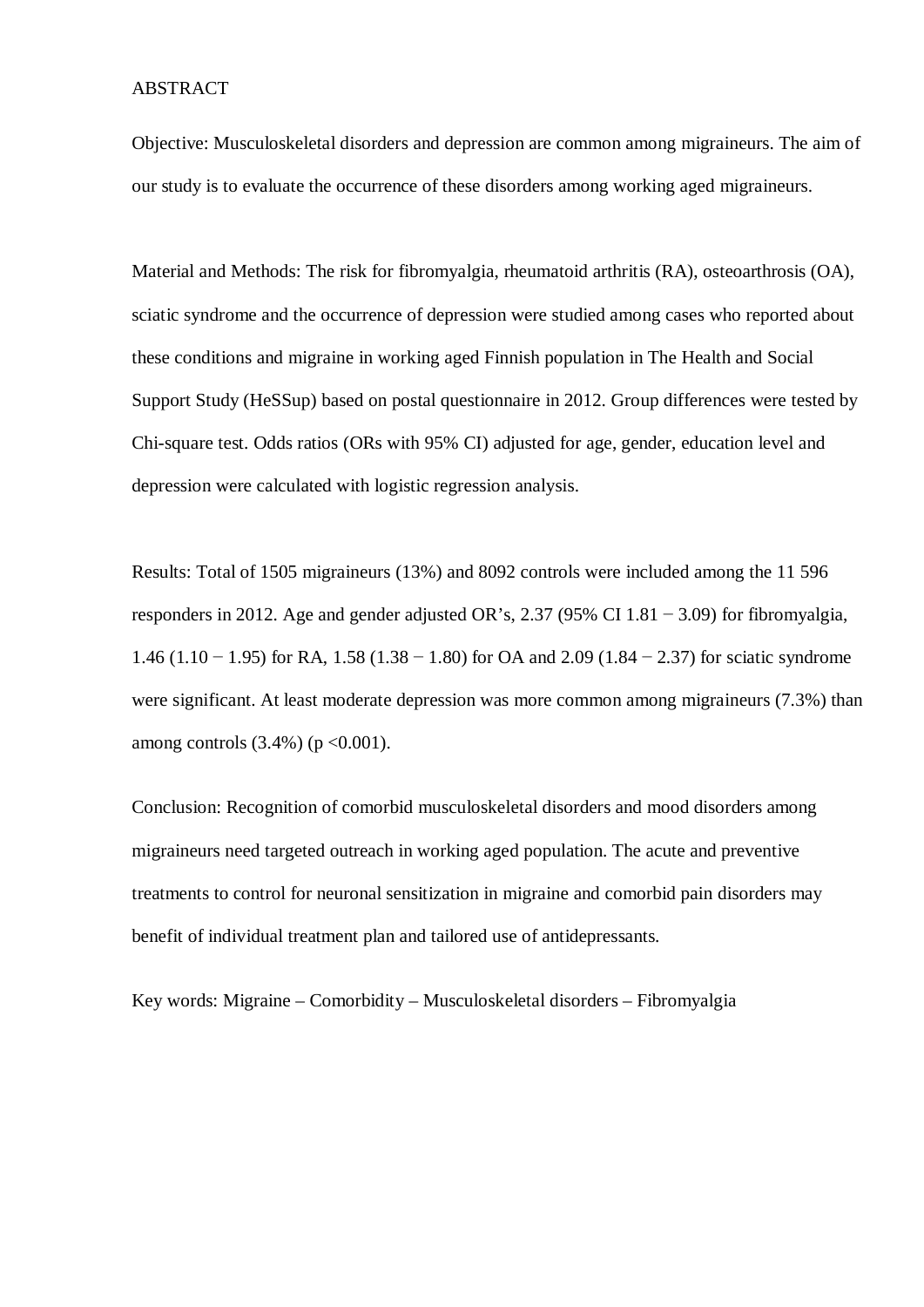#### 1 Introduction

Migraine is a common disorder in working aged population and the occurrence peaks in the late teens and around 50 years of age. [1] The sociodemographic correlates have been stable for over 50 years and across studies the estimates of the 12-month prevalence yield a total of 18.5%. [1]

Pathophysiology of migraine is complex [2], including neuroinflammatory mechanisms and both peripheral and central sensitization. [3] Migraine is among the rare neurological conditions accompanying fibromyalgia. [4] The reported comorbidity is high and associates with anxiety, depression, and insomnia. [5,6] Pathophysiology linking these painful disorders remains poorly understood; suggested mechanisms include involvement of peripheral and central sensitization disturbances. [3,7] Neural sensitization has also been shown in other comorbid painful conditions in migraine, such as rheumatoid arthritis (RA) and osteoarthritis (OA) [8,9] .

The aim of our study is to evaluate the occurrence and risk of some comorbid and common painful musculoskeletal disorders such as fibromyalgia, osteoarthrosis, sciatic syndrome, rheumatoid arthritis and depression among migraineurs in a working aged population in Finland. The aim is relevant as depression and the pain conditions under study are reported to be common disabling conditions in the workforce. [10,11]

Material and methods

Health and Social Support Study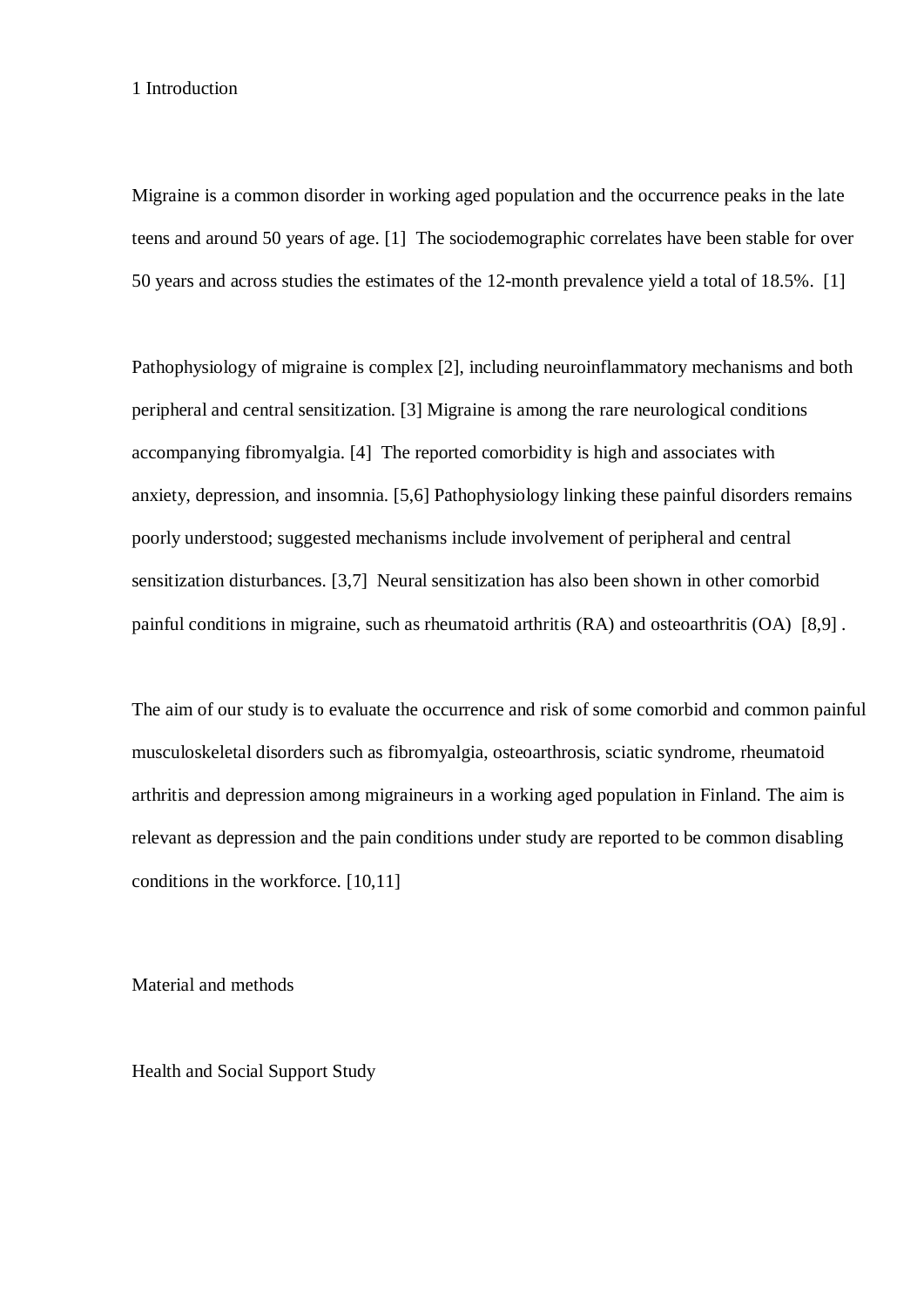The Health and Social Support Study (HeSSup) is a prospective follow-up study on psychosocial health of Finnish working-age population. The Turku University Central Hospital Ethics Committee approved the study. Respondents' permission was also requested to collate the information with official registers. The questionnaire screens the self-reported health related factors and disturbances. It includes 33 items and several common disorders among working aged population. First postal questionnaire was sent in 1998 to a random sample of 64 797 individuals drawn from the Finnish Population Register, followed by follow-up questionnaires in 2003 and 2012 sent to those responding to the first HeSSup survey, excluding those who had died, moved abroad or whose present addresses were unknown. According to the non-response analysis in 1998 respondents and non-respondents were comparable with respect to the most important demographic variables including gender and age distribution [12] and the differences in physical health between participants and the general population were minor. [12,13]

Algorithm of responder distribution in the three surveys is shown in Figure 1. In 1998 altogether 25 895 responded and the respond rate was 40%. These participants were inquired whether a doctor had told them they have or have had migraine. Of them 25 691 (99.2%) responded to the question on migraine.

The International Headache Society International Classification of Headache Disorders criteria for migraine diagnosis are followed among doctors in Finland. Triptans are used and reimbursed as acute migraine treatment in Finland from 1993. The registers of The Finnish Social Insurance Institution (SII) were used to study the prescribed and reimbursed triptan medications between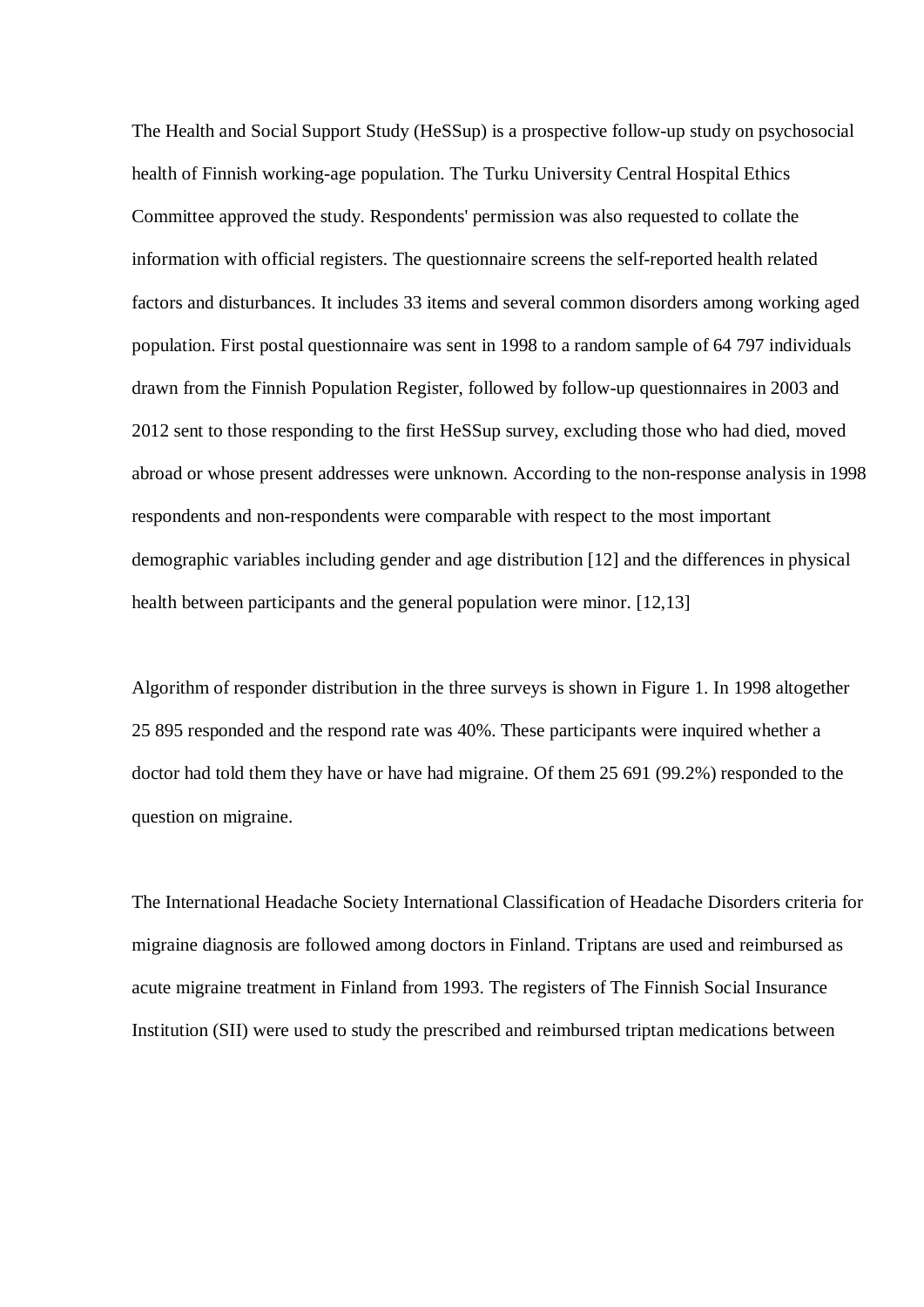1998 and 2013. A search for prescribed medications was carried out by linking the HeSSup and SII registers using the personal identification code given to all Finnish citizens as a key.

The final sample on included cases comprises those individuals who had reported migraine in all three questionnaires  $(N=11 596)$  and they were regarded as migraineurs. The respective control group includes cases who have responded negatively to all inquiries on migraine  $(N=8 176)$ . Cases with triptan prescription in the control group, 84 individuals, were excluded as no self-reported migraine was recorded. The final control group thus comprised 8 092 individuals.

For the purposes in this survey we focused on following comorbid items in the questionnaire: painful disorders such as fibromyalgia, RA, OA and sciatic syndrome. We did not include less common syndromes in our estimates (e.g. myofascial pain syndromes, temporomandibular disorders) or other musculoskeletal disorders (e.g. traumatic or other neck or back pain). Respondents were inquired whether a doctor had told them they have or have had these conditions. Those who reported about these conditions in 2012 were included in the analyses. Severity or pain score was not assessed.

Beck's depression inventory (BDI) scores were included and assessed. If a responder scored more than 18 points in BDI he/she was considered as having at least moderate depression. Information on marital status and education was collected and assessed as lower or higher according to having passed the Finnish matriculation examination.

Data were analyzed using the IBM SPSS Statistics version 23. Statistical significances were tested by chi-square test. Odds ratios (ORs with 95% CI) for migraine as dependent and other painful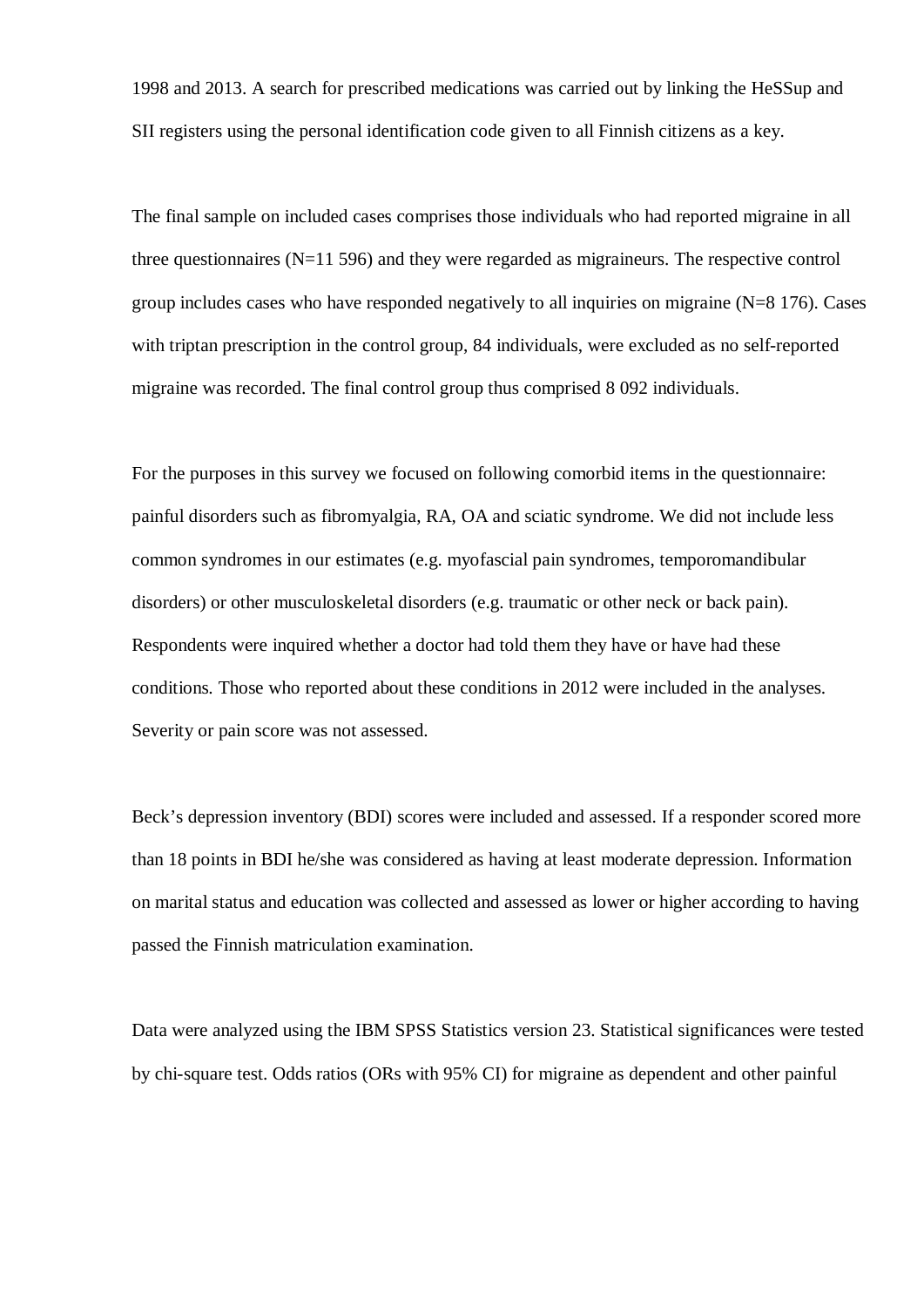disorders as covariates were calculated with separate logistic regression analyses. These analyses were first calculated with no adjusting (Model 1) and then with adjusting for age and gender (Model 2). In Model 3 the calculations were made with adjusting for both age and gender and education (matriculation examination). Finally, in Model 4 the calculations were made with adjusting for age, gender, education and at least moderate depression (Beck  $> 18$ ).

#### Results

Migraine was reported by 1 505 (13%) cases versus the 8 092 cases who did not report migraine nor had been prescribed for any triptan medication among the included 11 596 responders in 2012. The female (77.4%) to male ratio was 1228/277 in the migraine group and 4581/3 511 (56.6%) in the control group. Majority of all migraine cases, 32.2 %, belonged to the oldest and 20.2 % to the youngest age group. (Table 1.)

The self-reported severity of depression by BDI scores was higher and statistically different between migraineurs and controls, (p<0.001). The difference in mean scores of BDIs among migraineurs (7.1 points) and controls (5.4) and at least moderate depression (Beck  $>18$ ) was reported by 7.3% and 3.4% respectively ( $p<0.001$ ). Depression was as common among older and younger migraineurs. Lower education status was more common among migraineurs but no difference was observed for the marital status as compared to controls. (Table 1) Triptans were prescribed in 522 migraine cases, 34.7%.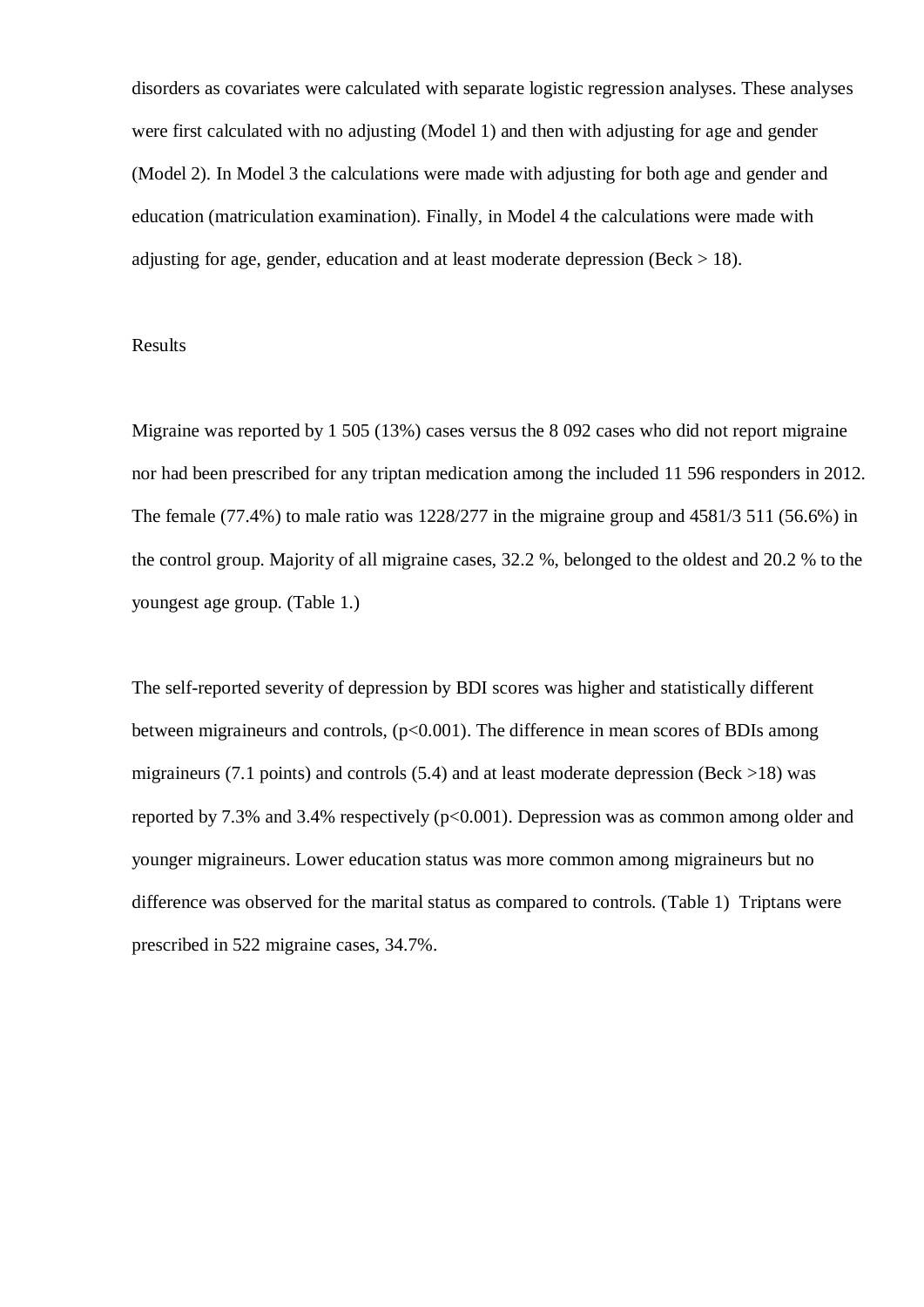All four painful musculoskeletal disorders, fibromyalgia, RA, OA and sciatic syndrome, were reported more often among migraineurs than among controls. One in three migraineurs reported sciatic syndrome and OA compared to one in five among controls. (Table 2)

In the two oldest age groups all four reported disorders were more common among female and also OA among male migraineurs compared to controls. In the two youngest age groups OA, sciatic syndrome and fibromyalgia among women and sciatic syndrome among men were more common. Almost half of female and one third of male migraineurs reported OA while the rate in the younger age groups was only one in ten. (Table 3)

Musculoskeletal disorders reported by migraineurs showed a higher and statistically significant risk in both univariate and multivariable models. Odds ratio (OR) with 95% CIs in logistics regression analysis were 2.37 (95% CI 1.81 – 3.09) for fibromyalgia, 1.46 (1.10 – 1.95), for RA, 1.58 (1.38 − 1.80) for OA and 2.09 (1.84 − 2.37) for sciatic syndrome in the age and gender adjusted Model 2. In separate logistics regression analyses in Models 3. and 4. adjustment for age, gender, education and at least moderate depression had only slight influence, the ORs were high for all four musculoskeletal disorders, and the association with migraine was statistically significant. (Table 4)

#### Discussion

The key finding in this study was that several common painful musculoskeletal disorders, such as rheumatoid arthritis, fibromyalgia, osteoarthrosis and sciatic syndrome were reported significantly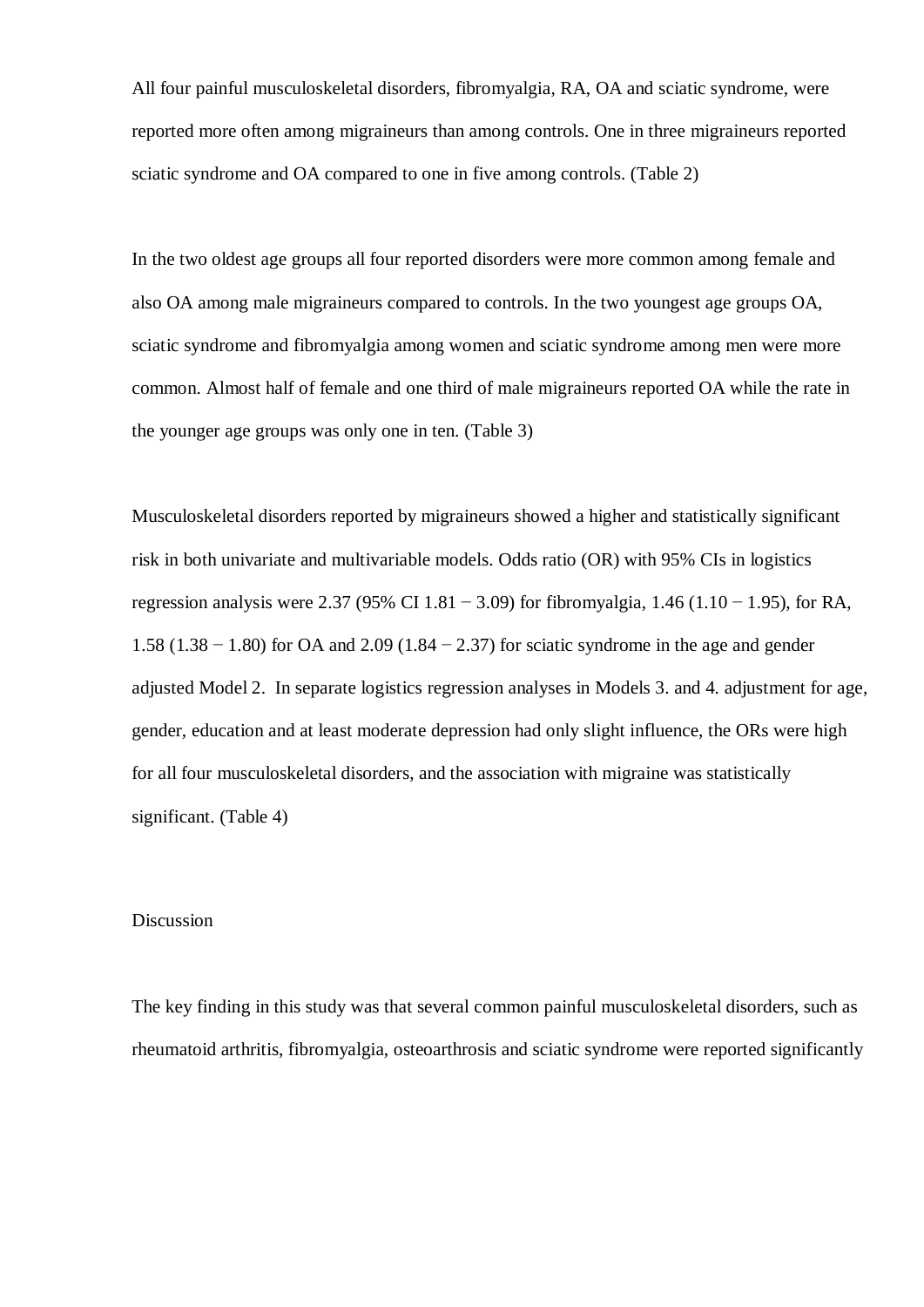more often in the working aged migraine than in the control population. Migraineurs reported more often a lower education level and at least moderate depression compared to the controls. The risk for all four musculoskeletal disorders was high and statistically significant after adjustment for age and gender, as well as with education and at least moderate depression.

Self-reported migraine is generally considered reliable, and this method is used in several observational studies. [14-16] In line with other studies we did not use diagnostic questions to identify individuals with different pain conditions. We used recall prompts which in case of migraine shows that the self-reported occurrence of migraine among Finnish working aged population in 2012 was 13%, being similar to rates observed in other studies. [1,15] Female majority and the observation of lower education level among migraineurs [16] were corroborated also in our cohort. It is known that the classification of a given primary headache disorder subtype may change in a quarter of cases and the diagnostic certainty of other pain conditions may vary significantly according to the doctor who made the diagnosis , e.g. general practitioners, other specialists. [17] Same limitation is true for musculoskeletal disorders in this and other studies using recall prompts. However, self-reporting of migraine is considered reliable and the included cases in this data had responded affirmatively to the inquiry on having migraine in all three questionnaires up to 2012 which further improves the reliability. Moreover, the proportion of migraineurs with prescribed triptans may be considered appropriate. [18]

A major strength of this study is the high response rates among migraineurs in the follow-up questionnaires comprising altogether 1 505 included cases in 2012. Baseline characteristics in both study groups were controlled for age and educational status. The possible differences in other comorbidities than painful comorbidities are not expected to affect results and conclusions in our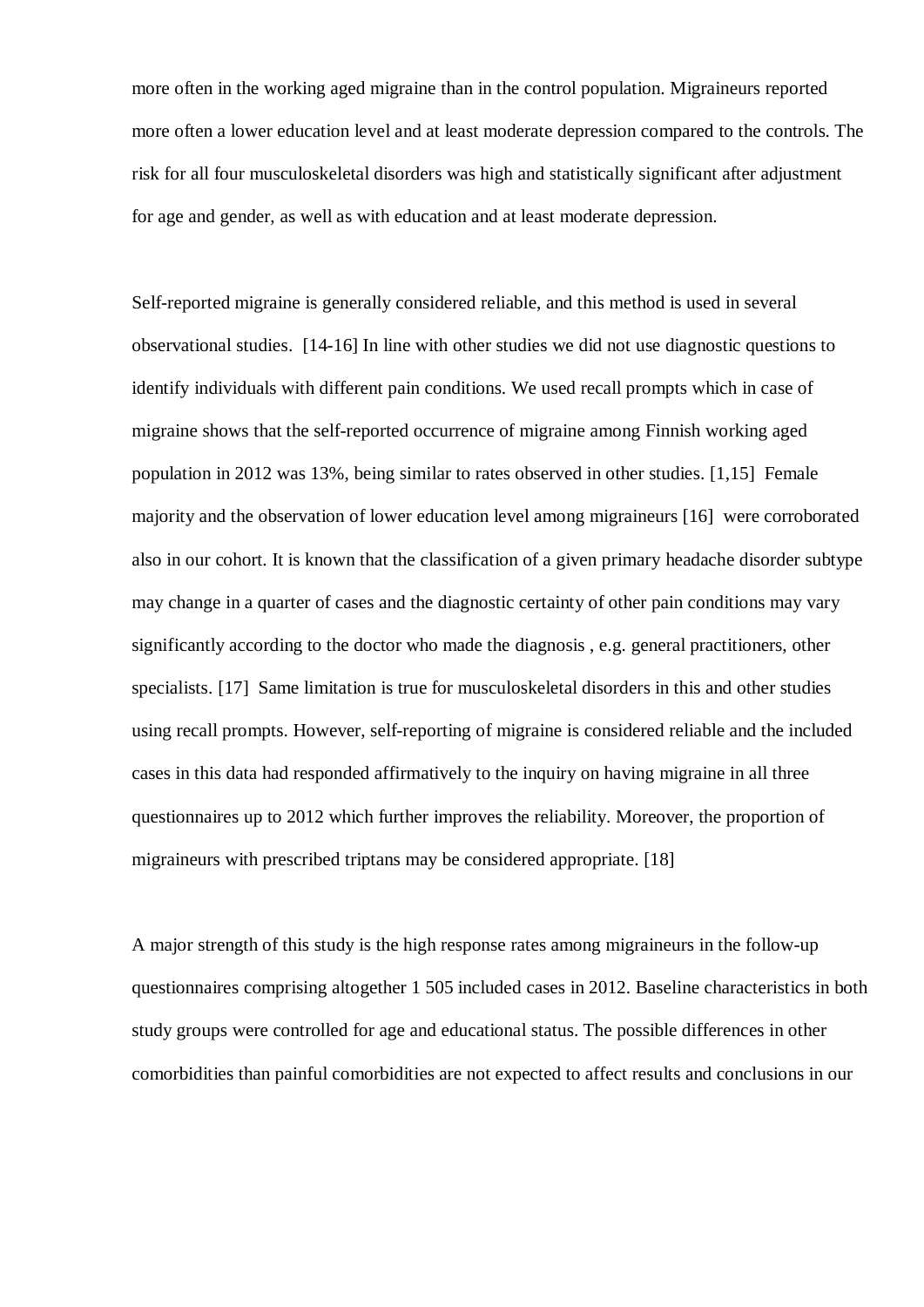study. Exclusion of suspected 1% false negative migraine population according to triptan prescription data do not interfere with the inferences in this study.

Limitations of the results and inferences based on the data may be the fairly low general response rate in 1998 and the over presentation of older age groups. As migraine prevalence was not studied here we find the response rate and number of cases adequate for the purposes in this study. The sample size remained ample for statistical analyses to assess risk and occurrence of painful comorbidities. However, given the careful non-response analysis after the baseline study, where respondents and non-respondents were comparable with respect to the most important demographic variables [13], we strongly assume that the conclusions drawn from the statistical analyses may be considered reliable and random effects small. Also, the non-response analysis showed only minor differences in physical health between participants and the general population. [12,13] That's why results in this study may be generalizable in other migraine populations.

Association of migraine, painful musculoskeletal disorders and depression was shown in our working aged cohort. The affective components in pain response are recognized in everyday clinical practice and it may be argued that some of the pain syndromes under the study have a predominantly psychological etiology, whereas others have a predominantly biological etiology. Fibromyalgia was formerly classified as an inflammatory musculoskeletal disease but it is now regarded as a condition where pain processing is dysfunctional [19], and similar to migraine [20] both the ascending and descending pain pathways result in abnormal central amplification of pain signals. Fibromyalgia, migraine and some musculoskeletal pain conditions carry an increased risk for mood disorders and psychological distress [6, 21-23] Inferences according to current data [6, 24] suggest that in case of migraine there is an association with depression but the causal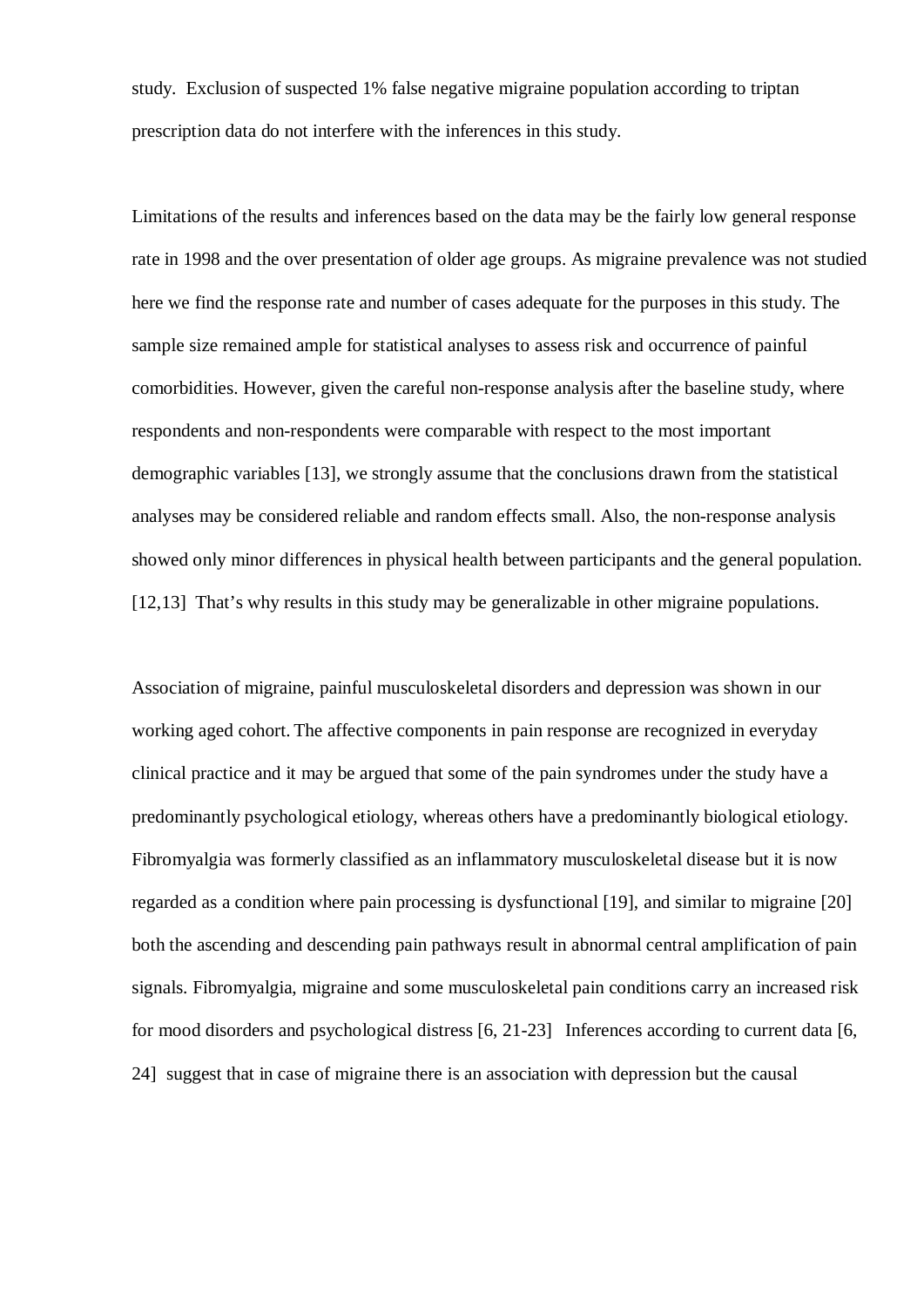direction of the relationship is unclear why it may be regarded as bidirectional.

The relative clinical and therapeutic implications in the complex relation of depression and painful conditions are recognized in clinical practice. The currently used antidepressants, serotoninnorepinephrine reuptake inhibitors (SNRI) and tricyclic antidepressants, treat both depression and the painful conditions, such as migraine and fibromyalgia, by activating the central descending inhibitory pain pathways and modulating pain transmission. [25,26] These medications may be the most promising agents for the modulation of pain symptoms, but their efficacy as headache preventive varies widely. Tricyclic antidepressants are more effective than SNRIs in migraine prophylaxis, but demonstrate dose-limiting side effects. [27,28] The use of antidepressants in the treatment of complex pain syndromes thus requires individual assessment. Assessment for the need of efficacious and tolerated treatments is warranted as these disorders are shown to exert a significant influence on working capacity [10,11] and health related quality of life (HRQol). Subjects with migraine selected from the general population have been shown to have a lower HRQol as measured by the SF-12 compared with the nonmigraine controls. [29] The same is true in fibromyalgia. [30]

Painful musculoskeletal comorbidities and depression associated to migraine as observed here increase the disease burden and are expected to decrease the quality of life and productivity in working aged population. Comorbidities should be taken into account when assessing the therapeutic needs of a patient. As physiological mechanisms modulating pain expression are further clarified in different age and gender groups, with and without comorbidities, improved pharmacological interventions for pain syndromes are expected. The characterization of specific pathophysiological changes underlying particular inflammatory diseases is set to produce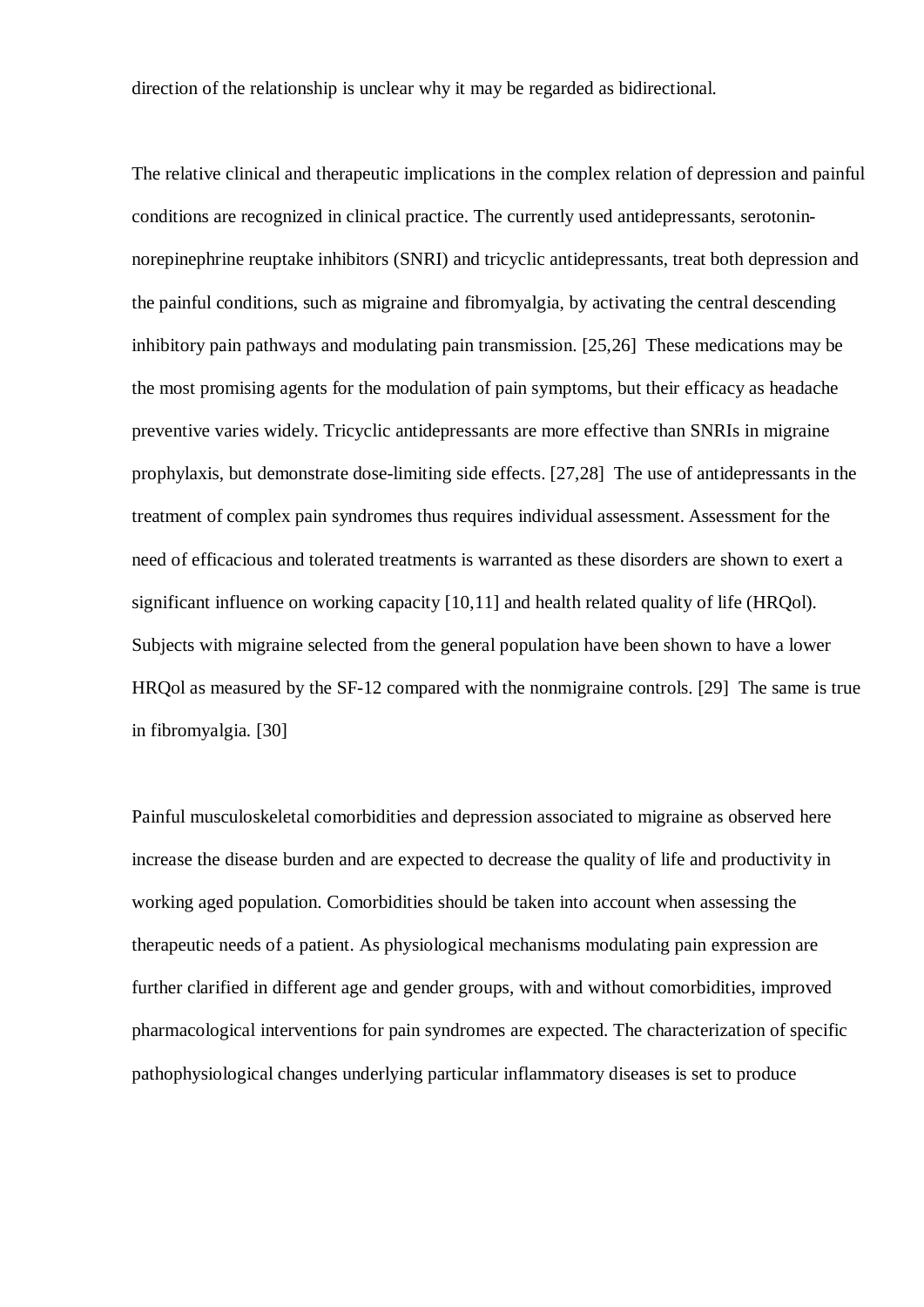paradigms in pain management and future possibility of more specific diagnosis-based analgesic medication, such as calcitonin gene related peptide (CGRP) receptor antagonist use in migraine.[31]

### Conflict of Interest:

# Authors report no conflict of interest.

Sources of Funding Statement: Nothing to declare.

# References

1. [Merikangas KR](https://www.ncbi.nlm.nih.gov/pubmed/?term=Merikangas%20KR%5BAuthor%5D&cauthor=true&cauthor_uid=23432441). Contributions of epidemiology to our understanding of migraine. Headache 2013; 53(2):230−46.

2. Burstein R, Noseda R, Borsook D. [Migraine: multiple processes, complex pathophysiology.](https://www.ncbi.nlm.nih.gov/pubmed/25926442) J Neurosci 2015; 35(17):6619−29.

3. [De Tommaso M,](http://www.ncbi.nlm.nih.gov/pubmed/?term=de%20Tommaso%20M%5BAuthor%5D&cauthor=true&cauthor_uid=26717950) [Sciruicchio V.](http://www.ncbi.nlm.nih.gov/pubmed/?term=Sciruicchio%20V%5BAuthor%5D&cauthor=true&cauthor_uid=26717950) [Migraine and central sensitization: clinical features, main](http://www.ncbi.nlm.nih.gov/pubmed/26717950) [comorbidities and therapeutic perspectives.](http://www.ncbi.nlm.nih.gov/pubmed/26717950) Cur Reumatol Rev 2016; 12(2):113-26.

4. [Vij B](http://www.ncbi.nlm.nih.gov/pubmed/?term=Vij%20B%5BAuthor%5D&cauthor=true&cauthor_uid=25994041), [Whipple MO,](http://www.ncbi.nlm.nih.gov/pubmed/?term=Whipple%20MO%5BAuthor%5D&cauthor=true&cauthor_uid=25994041) [Tepper SJ](http://www.ncbi.nlm.nih.gov/pubmed/?term=Tepper%20SJ%5BAuthor%5D&cauthor=true&cauthor_uid=25994041) et al. [Frequency of migraine headaches in patients with](http://www.ncbi.nlm.nih.gov/pubmed/25994041) [fibromyalgia.](http://www.ncbi.nlm.nih.gov/pubmed/25994041) Headache 2015; 55(6):860−5.

5. [Cho SJ](https://www.ncbi.nlm.nih.gov/pubmed/?term=Cho%20SJ%5BAuthor%5D&cauthor=true&cauthor_uid=28940352), [Sohn JH](https://www.ncbi.nlm.nih.gov/pubmed/?term=Sohn%20JH%5BAuthor%5D&cauthor=true&cauthor_uid=28940352), [Bae JS](https://www.ncbi.nlm.nih.gov/pubmed/?term=Bae%20JS%5BAuthor%5D&cauthor=true&cauthor_uid=28940352) et al. Fibromyalgia Among Patients With Chronic Migraine and Chronic Tension-Type Headache: A Multicenter Prospective Cross-Sectional Study. [Headache](https://www.ncbi.nlm.nih.gov/pubmed/28940352) 2017; 57(10):1583-1592.

6. [Ashina S](https://www.ncbi.nlm.nih.gov/pubmed/?term=Ashina%20S%5BAuthor%5D&cauthor=true&cauthor_uid=28261782), [Bendtsen L,](https://www.ncbi.nlm.nih.gov/pubmed/?term=Bendtsen%20L%5BAuthor%5D&cauthor=true&cauthor_uid=28261782) [Buse DC](https://www.ncbi.nlm.nih.gov/pubmed/?term=Buse%20DC%5BAuthor%5D&cauthor=true&cauthor_uid=28261782) et al. Neuroticism, depression and pain perception in migraine and tension-type headache. [Acta Neurol Scand](https://www.ncbi.nlm.nih.gov/pubmed/28261782) 2017; 136(5):470-476.

7. [Sarchielli P](http://www.ncbi.nlm.nih.gov/pubmed/?term=Sarchielli%20P%5BAuthor%5D&cauthor=true&cauthor_uid=17894924), [Di Filippo M](http://www.ncbi.nlm.nih.gov/pubmed/?term=Di%20Filippo%20M%5BAuthor%5D&cauthor=true&cauthor_uid=17894924), [Nardi K,](http://www.ncbi.nlm.nih.gov/pubmed/?term=Nardi%20K%5BAuthor%5D&cauthor=true&cauthor_uid=17894924) [Calabresi P.](http://www.ncbi.nlm.nih.gov/pubmed/?term=Calabresi%20P%5BAuthor%5D&cauthor=true&cauthor_uid=17894924) [Sensitization, glutamate, and the link between](http://www.ncbi.nlm.nih.gov/pubmed/17894924) [migraine and fibromyalgia.](http://www.ncbi.nlm.nih.gov/pubmed/17894924) Curr Pain Headache Rep 2007; 11(5):343−51.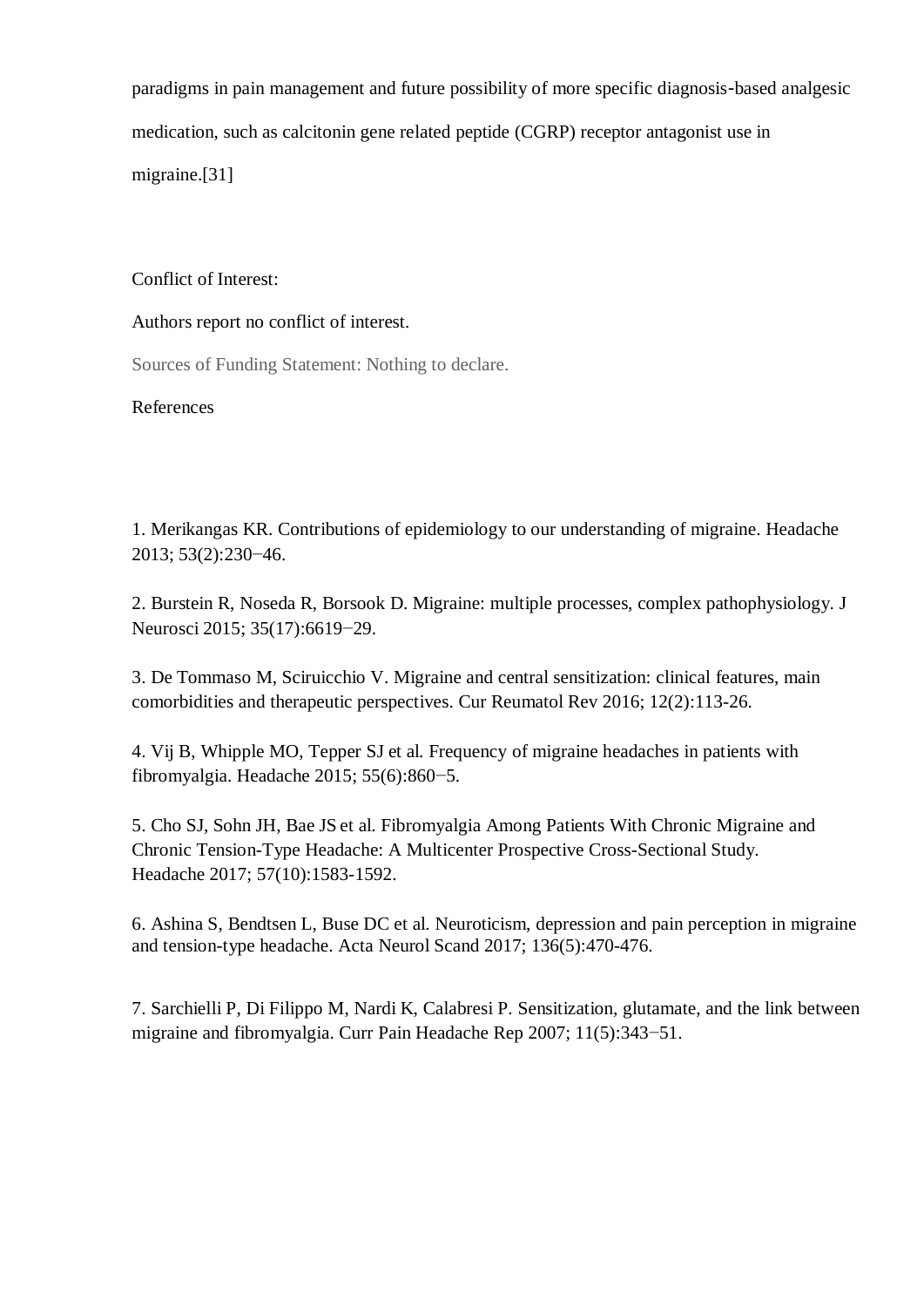8[.Wang YC](https://www.ncbi.nlm.nih.gov/pubmed/?term=Wang%20YC%5BAuthor%5D&cauthor=true&cauthor_uid=27844125), [Huang YP,](https://www.ncbi.nlm.nih.gov/pubmed/?term=Huang%20YP%5BAuthor%5D&cauthor=true&cauthor_uid=27844125) [Wang MT](https://www.ncbi.nlm.nih.gov/pubmed/?term=Wang%20MT%5BAuthor%5D&cauthor=true&cauthor_uid=27844125) et al. Increased risk of rheumatoid arthritis in patients with migraine: a population-based, propensity score-matched cohort study. Rheumatol Int [20](https://www.ncbi.nlm.nih.gov/pubmed/27844125)17; 37(2):273−9.

9. Peroutka SJ, Price SC, Jones KW. [The comorbid association of migraine with osteoarthritis and](https://www.ncbi.nlm.nih.gov/pubmed/9051331) [hypertension: complement C3F and Berkson's bias.](https://www.ncbi.nlm.nih.gov/pubmed/9051331) Cephalalgia 1997; 17(1):23−6.

10. [Woo JM,](https://www.ncbi.nlm.nih.gov/pubmed/?term=Woo%20JM%5BAuthor%5D&cauthor=true&cauthor_uid=21669372) [Kim W,](https://www.ncbi.nlm.nih.gov/pubmed/?term=Kim%20W%5BAuthor%5D&cauthor=true&cauthor_uid=21669372) [Hwang TY](https://www.ncbi.nlm.nih.gov/pubmed/?term=Hwang%20TY%5BAuthor%5D&cauthor=true&cauthor_uid=21669372) et al. Impact of depression on work productivity and its improvement after outpatient treatment with antidepressants. [Value Health](https://www.ncbi.nlm.nih.gov/pubmed/21669372) 2011 ;14(4):475-82.

11. Stewart WF, Ricci JA, Chee E et al. [Lost productive time and cost due to common pain](https://www.ncbi.nlm.nih.gov/pubmed/14612481) [conditions in the US workforce.](https://www.ncbi.nlm.nih.gov/pubmed/14612481) JAMA 2003; 290(18):2443−54.

12. Korkeila K, Suominen S, Ahvenainen J et al. Non-response and related factors in a nationwide health survey. Eur J Epidemiol 2001; 17(11):991-9.

13. Suominen S, Koskenvuo K, Sillanmäki L, et al. Non-response in a nationwide follow-up postal survey in Finland: a register-based mortality analysis of respondents and non-respondents of the Health and Social Support (HeSSup) Study. BMJ Open 2012;2(2):e000657.

14. Lipton RB, [Dodick D,](https://www.ncbi.nlm.nih.gov/pubmed/?term=Dodick%20D%5BAuthor%5D&cauthor=true&cauthor_uid=12913201) [Sadovsky R](https://www.ncbi.nlm.nih.gov/pubmed/?term=Sadovsky%20R%5BAuthor%5D&cauthor=true&cauthor_uid=12913201) et al. A self-administered screener for migraine in primary care: The ID Migraine validation study. [Ne](https://www.ncbi.nlm.nih.gov/pubmed/?term=Lipton%2C+Dodick+et+al.+Neurology+2003%3B61%3A375-82)urology 2003; 61(3):375−82.

15. Woldeamanuel YW, Cowan RP. [Migraine affects 1 in 10 people worldwide featuring recent](https://www.ncbi.nlm.nih.gov/pubmed/28017235) [rise: A systematic review and meta-analysis of community-based studies involving 6 million](https://www.ncbi.nlm.nih.gov/pubmed/28017235) [participants.](https://www.ncbi.nlm.nih.gov/pubmed/28017235) J Neurol Sci 2017; 372:307−15.

16. [Le](https://www.ncbi.nlm.nih.gov/pubmed/?term=Le%20H%5BAuthor%5D&cauthor=true&cauthor_uid=21390550) H, [Tfelt-Hansen](https://www.ncbi.nlm.nih.gov/pubmed/?term=Tfelt-Hansen%20P%5BAuthor%5D&cauthor=true&cauthor_uid=21390550) P, [Skytthe](https://www.ncbi.nlm.nih.gov/pubmed/?term=Skytthe%20A%5BAuthor%5D&cauthor=true&cauthor_uid=21390550) A et al. Association between migraine, lifestyle and socioeconomic factors: a population-based cross-sectional study. [J Headache Pain](https://www.ncbi.nlm.nih.gov/pmc/articles/PMC3072515/) 2011; 12(2):157–72.

17. Kim BS, Moon HS, Sohn JH et al. [Short-term diagnostic stability of probable headache](https://www.ncbi.nlm.nih.gov/pubmed/26892842) [disorders based on the International Classification of Headache Disorders, 3rd edition beta](https://www.ncbi.nlm.nih.gov/pubmed/26892842) [version, in first-visit patients: a multicenter follow-up study.](https://www.ncbi.nlm.nih.gov/pubmed/26892842) J Headache Pain 2016; 17:13.

18. [Frisk P](https://www.ncbi.nlm.nih.gov/pubmed/?term=Frisk%20P%5BAuthor%5D&cauthor=true&cauthor_uid=26922586), [Sporrong SK](https://www.ncbi.nlm.nih.gov/pubmed/?term=Sporrong%20SK%5BAuthor%5D&cauthor=true&cauthor_uid=26922586), [Ljunggren G,](https://www.ncbi.nlm.nih.gov/pubmed/?term=Ljunggren%20G%5BAuthor%5D&cauthor=true&cauthor_uid=26922586) [Wettermark B,](https://www.ncbi.nlm.nih.gov/pubmed/?term=Wettermark%20B%5BAuthor%5D&cauthor=true&cauthor_uid=26922586) [von Euler M.](https://www.ncbi.nlm.nih.gov/pubmed/?term=von%20Euler%20M%5BAuthor%5D&cauthor=true&cauthor_uid=26922586) Utilisation of prescription and over-the-counter triptans: a cross-sectional study in Stockholm, Sweden. [Eu](https://www.ncbi.nlm.nih.gov/pubmed/26922586)r J Clin Pharmacol 2016; 72(6):747−54.

19. [Staud R](https://www.ncbi.nlm.nih.gov/pubmed/?term=Staud%20R%5BAuthor%5D&cauthor=true&cauthor_uid=20882373). Is it all central sensitization? Role of peripheral tissue nociception in chronic musculoskeletal pain. [Cu](https://www.ncbi.nlm.nih.gov/pubmed/20882373)rr Rheumatol Rep 2010; 12(6):448−54.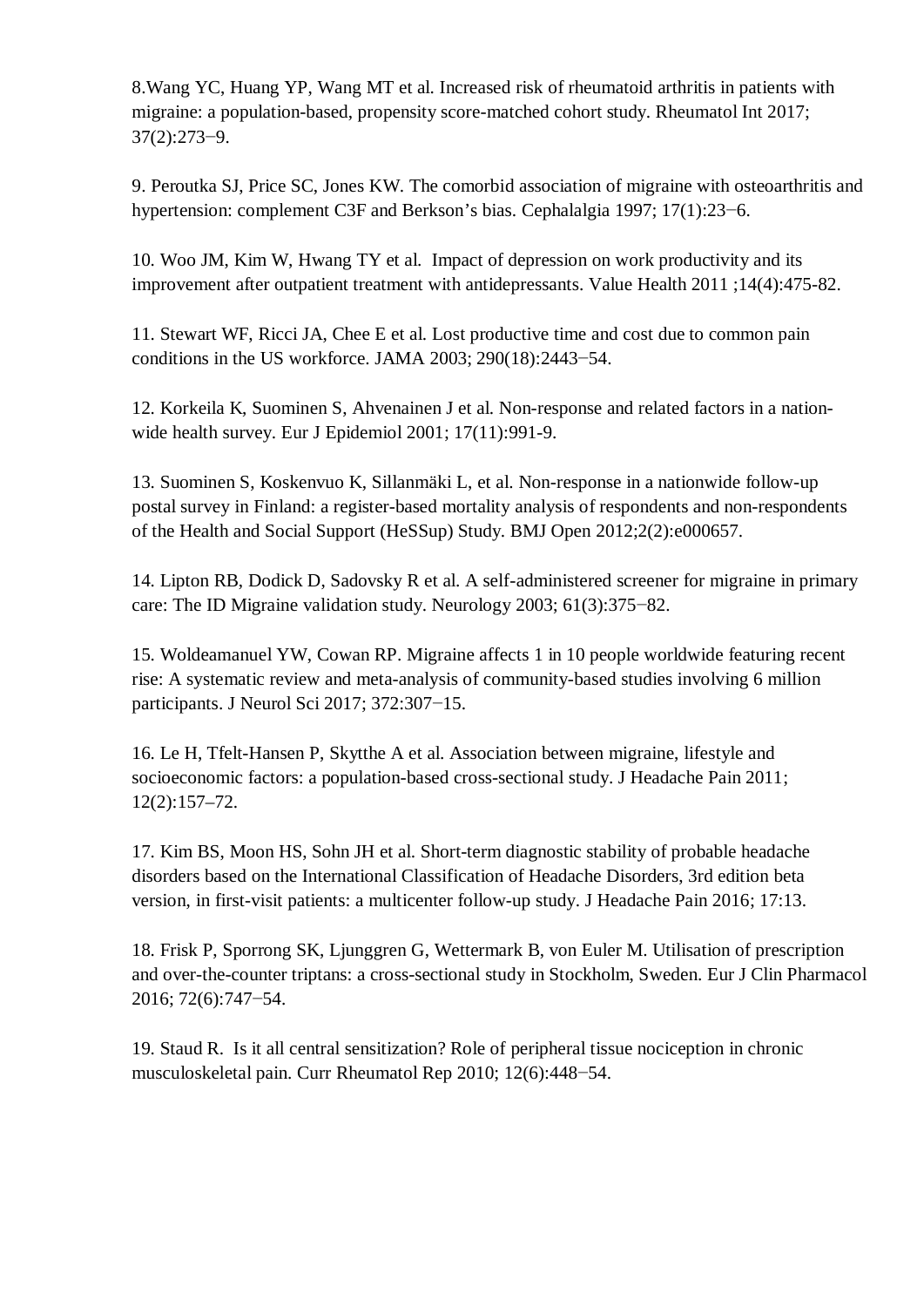[20. Kaube H,](https://www.ncbi.nlm.nih.gov/pubmed/?term=Kaube%20H%5BAuthor%5D&cauthor=true&cauthor_uid=11971092) [Katsarava Z,](https://www.ncbi.nlm.nih.gov/pubmed/?term=Katsarava%20Z%5BAuthor%5D&cauthor=true&cauthor_uid=11971092) [Przywara S](https://www.ncbi.nlm.nih.gov/pubmed/?term=Przywara%20S%5BAuthor%5D&cauthor=true&cauthor_uid=11971092) et al. Acute migraine headache: possible sensitization of neurons in the spinal trigeminal nucleus? [N](https://www.ncbi.nlm.nih.gov/pubmed/11971092)eurology 2002; 58(8):1234−8.

21. [Jette N](https://www.ncbi.nlm.nih.gov/pubmed/?term=Jette%20N%5BAuthor%5D&cauthor=true&cauthor_uid=18070059), [Patten S](https://www.ncbi.nlm.nih.gov/pubmed/?term=Patten%20S%5BAuthor%5D&cauthor=true&cauthor_uid=18070059), [Williams J](https://www.ncbi.nlm.nih.gov/pubmed/?term=Williams%20J%5BAuthor%5D&cauthor=true&cauthor_uid=18070059) et al. Comorbidity of migraine and psychiatric disorders--a national population-based study. [He](https://www.ncbi.nlm.nih.gov/pubmed/18070059)adache 2008; 48(4):501−16.

22. [Veltri A](https://www.ncbi.nlm.nih.gov/pubmed/?term=Veltri%20A%5BAuthor%5D&cauthor=true&cauthor_uid=23261013), [Scarpellini P,](https://www.ncbi.nlm.nih.gov/pubmed/?term=Scarpellini%20P%5BAuthor%5D&cauthor=true&cauthor_uid=23261013) [Piccinni A](https://www.ncbi.nlm.nih.gov/pubmed/?term=Piccinni%20A%5BAuthor%5D&cauthor=true&cauthor_uid=23261013) et al. Methodological approach to depressive symptoms in fibromyalgia patients. [C](https://www.ncbi.nlm.nih.gov/pubmed/23261013)lin Exp Rheumatol 2012; 30(6 Suppl 74):136−42.

23. [McWilliams LA,](https://www.ncbi.nlm.nih.gov/pubmed/?term=McWilliams%20LA%5BAuthor%5D&cauthor=true&cauthor_uid=15327811) [Goodwin RD,](https://www.ncbi.nlm.nih.gov/pubmed/?term=Goodwin%20RD%5BAuthor%5D&cauthor=true&cauthor_uid=15327811) [Cox BJ.](https://www.ncbi.nlm.nih.gov/pubmed/?term=Cox%20BJ%5BAuthor%5D&cauthor=true&cauthor_uid=15327811) Depression and anxiety associated with three pain conditions: results from a nationally representative sample. [Pa](https://www.ncbi.nlm.nih.gov/pubmed/15327811)in 2004; 111(1−2):77−83.

24. [Bruti G](https://www.ncbi.nlm.nih.gov/pubmed/?term=Bruti%20G%5BAuthor%5D&cauthor=true&cauthor_uid=22644183), [Magnotti MC,](https://www.ncbi.nlm.nih.gov/pubmed/?term=Magnotti%20MC%5BAuthor%5D&cauthor=true&cauthor_uid=22644183) [Iannetti G](https://www.ncbi.nlm.nih.gov/pubmed/?term=Iannetti%20G%5BAuthor%5D&cauthor=true&cauthor_uid=22644183). Migraine and depression: bidirectional co-morbidities? [Ne](https://www.ncbi.nlm.nih.gov/pubmed/22644183)urol Sci 2012; 33:Suppl 1:S107−9.

25. [Xu XM](https://www.ncbi.nlm.nih.gov/pubmed/?term=Xu%20XM%5BAuthor%5D&cauthor=true&cauthor_uid=28557171), [Yang C,](https://www.ncbi.nlm.nih.gov/pubmed/?term=Yang%20C%5BAuthor%5D&cauthor=true&cauthor_uid=28557171) [Liu Y](https://www.ncbi.nlm.nih.gov/pubmed/?term=Liu%20Y%5BAuthor%5D&cauthor=true&cauthor_uid=28557171). et al. Efficacy and feasibility of antidepressants for the prevention of migraine in adults: a meta-analysis. [Eur J Neurol](https://www.ncbi.nlm.nih.gov/pubmed/28557171) 2017; 24(8):1022-31.

26. [Häuser W](https://www.ncbi.nlm.nih.gov/pubmed/?term=H%C3%A4user%20W%5BAuthor%5D&cauthor=true&cauthor_uid=23440848), [Urrútia G](https://www.ncbi.nlm.nih.gov/pubmed/?term=Urr%C3%BAtia%20G%5BAuthor%5D&cauthor=true&cauthor_uid=23440848), [Tort S](https://www.ncbi.nlm.nih.gov/pubmed/?term=Tort%20S%5BAuthor%5D&cauthor=true&cauthor_uid=23440848). et al. Serotonin and noradrenaline reuptake inhibitors (SNRIs) for fibromyalgia syndrome. [Cochrane Database Syst Rev](https://www.ncbi.nlm.nih.gov/pubmed/23440848) 2013; 31(1):CD010292.

27. [Torta R](https://www.ncbi.nlm.nih.gov/pubmed/?term=Torta%20R%5BAuthor%5D&cauthor=true&cauthor_uid=22644185), [Ieraci V](https://www.ncbi.nlm.nih.gov/pubmed/?term=Ieraci%20V%5BAuthor%5D&cauthor=true&cauthor_uid=22644185). Migraine and depression comorbidity: antidepressant options. [Neurol](https://www.ncbi.nlm.nih.gov/pubmed/22644185) [Sci](https://www.ncbi.nlm.nih.gov/pubmed/22644185) 2012; 33 Suppl 1:S117-8.

28. [Smitherman TA,](https://www.ncbi.nlm.nih.gov/pubmed/?term=Smitherman%20TA%5BAuthor%5D&cauthor=true&cauthor_uid=21951370) , [Walters AB,](https://www.ncbi.nlm.nih.gov/pubmed/?term=Walters%20AB%5BAuthor%5D&cauthor=true&cauthor_uid=21951370) [Maizels M,](https://www.ncbi.nlm.nih.gov/pubmed/?term=Maizels%20M%5BAuthor%5D&cauthor=true&cauthor_uid=21951370)et al. The use of antidepressants for headache prophylaxis. [CNS Neurosci Ther](https://www.ncbi.nlm.nih.gov/pubmed/21951370) 2011; 17(5):462-9.

29. [Lipton RB,](https://www.ncbi.nlm.nih.gov/pubmed/?term=Lipton%20RB%5BAuthor%5D&cauthor=true&cauthor_uid=10980724) [Hamelsky SW,](https://www.ncbi.nlm.nih.gov/pubmed/?term=Hamelsky%20SW%5BAuthor%5D&cauthor=true&cauthor_uid=10980724) [Kolodner KB](https://www.ncbi.nlm.nih.gov/pubmed/?term=Kolodner%20KB%5BAuthor%5D&cauthor=true&cauthor_uid=10980724) et al. Migraine, quality of life, and depression: a population-based case-control study. [Ne](https://www.ncbi.nlm.nih.gov/pubmed/?term=(Neurology+2000%3B55%3A629-635+Lipton))urology 2000; 55(5):629−35.

30. [Lee JW,](https://www.ncbi.nlm.nih.gov/pubmed/?term=Lee%20JW%5BAuthor%5D&cauthor=true&cauthor_uid=28158289) [Lee KE,](https://www.ncbi.nlm.nih.gov/pubmed/?term=Lee%20KE%5BAuthor%5D&cauthor=true&cauthor_uid=28158289) [Park DJ](https://www.ncbi.nlm.nih.gov/pubmed/?term=Park%20DJ%5BAuthor%5D&cauthor=true&cauthor_uid=28158289) et al. Determinants of quality of life in patients with fibromyalgia: A structural equation modeling approach. [P](https://www.ncbi.nlm.nih.gov/pubmed/28158289)LoS One 2017; 12(2):e0171186.

31. [Bigal ME,](https://www.ncbi.nlm.nih.gov/pubmed/?term=Bigal%20ME%5BAuthor%5D&cauthor=true&cauthor_uid=23848260) [Walter S](https://www.ncbi.nlm.nih.gov/pubmed/?term=Walter%20S%5BAuthor%5D&cauthor=true&cauthor_uid=23848260), [Rapoport AM](https://www.ncbi.nlm.nih.gov/pubmed/?term=Rapoport%20AM%5BAuthor%5D&cauthor=true&cauthor_uid=23848260). Calcitonin gene-related peptide (CGRP) and migraine current understanding and state of development. Headache [20](https://www.ncbi.nlm.nih.gov/pubmed/23848260)13; 53(8):1230−44.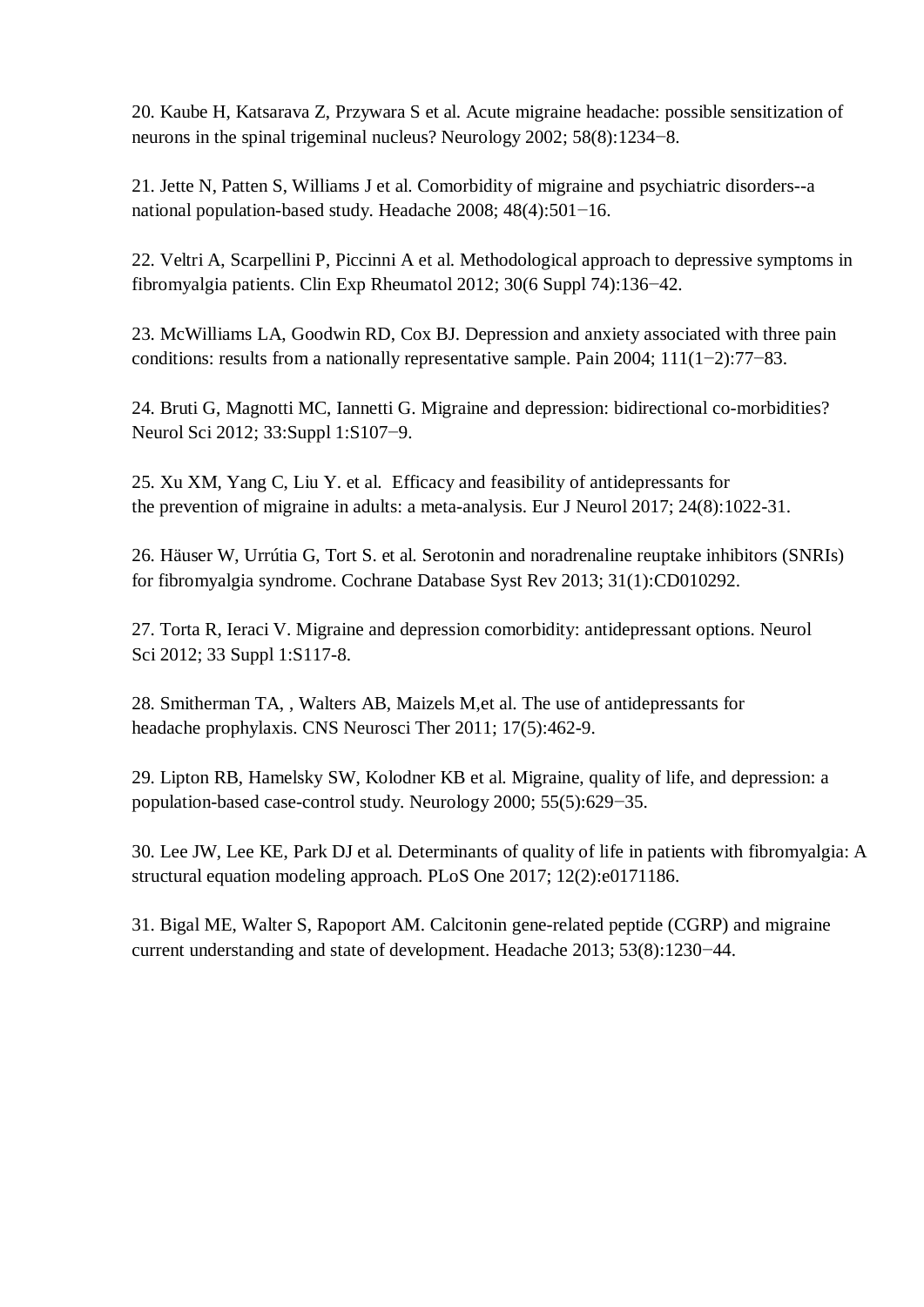| HeSSup data in 1998                                                                              |                                                                  |
|--------------------------------------------------------------------------------------------------|------------------------------------------------------------------|
| Women                                                                                            | 15,267                                                           |
| Men                                                                                              | 10,628                                                           |
| Total                                                                                            | 25,895                                                           |
|                                                                                                  |                                                                  |
| Responded to question on migraine                                                                |                                                                  |
| Women                                                                                            | 15,161                                                           |
| Men                                                                                              | 10,530                                                           |
| Total                                                                                            | 25,691                                                           |
|                                                                                                  |                                                                  |
| Responded to question on migraine both in 1998 and 2003                                          |                                                                  |
| Women                                                                                            | 11,854                                                           |
| Men                                                                                              | 7,382                                                            |
| Total                                                                                            | 19,236                                                           |
|                                                                                                  |                                                                  |
| Responded to question on migraine in 1998, 2003 and 2012                                         |                                                                  |
| Women                                                                                            | 7,323                                                            |
| Men                                                                                              | 4,273                                                            |
| Total                                                                                            | 11,596                                                           |
|                                                                                                  |                                                                  |
| Responded affirmatively to question on<br>migraine in all inquiries $=$ <b>Migraine patients</b> | Responded negatively to question on<br>migraine in all inquiries |
| Women<br>1,228                                                                                   | 4,638<br>Women                                                   |
| Men<br>277                                                                                       | Men<br>3,538                                                     |
| Total<br>1,505                                                                                   | Total<br>8,176                                                   |
|                                                                                                  |                                                                  |
|                                                                                                  | Not having used triptans $=$<br><b>Controls</b>                  |
| Figure 1. Flow chart of study population.                                                        | Women<br>4,581                                                   |
|                                                                                                  | Men<br>3,511                                                     |
|                                                                                                  | 8,092<br>Total                                                   |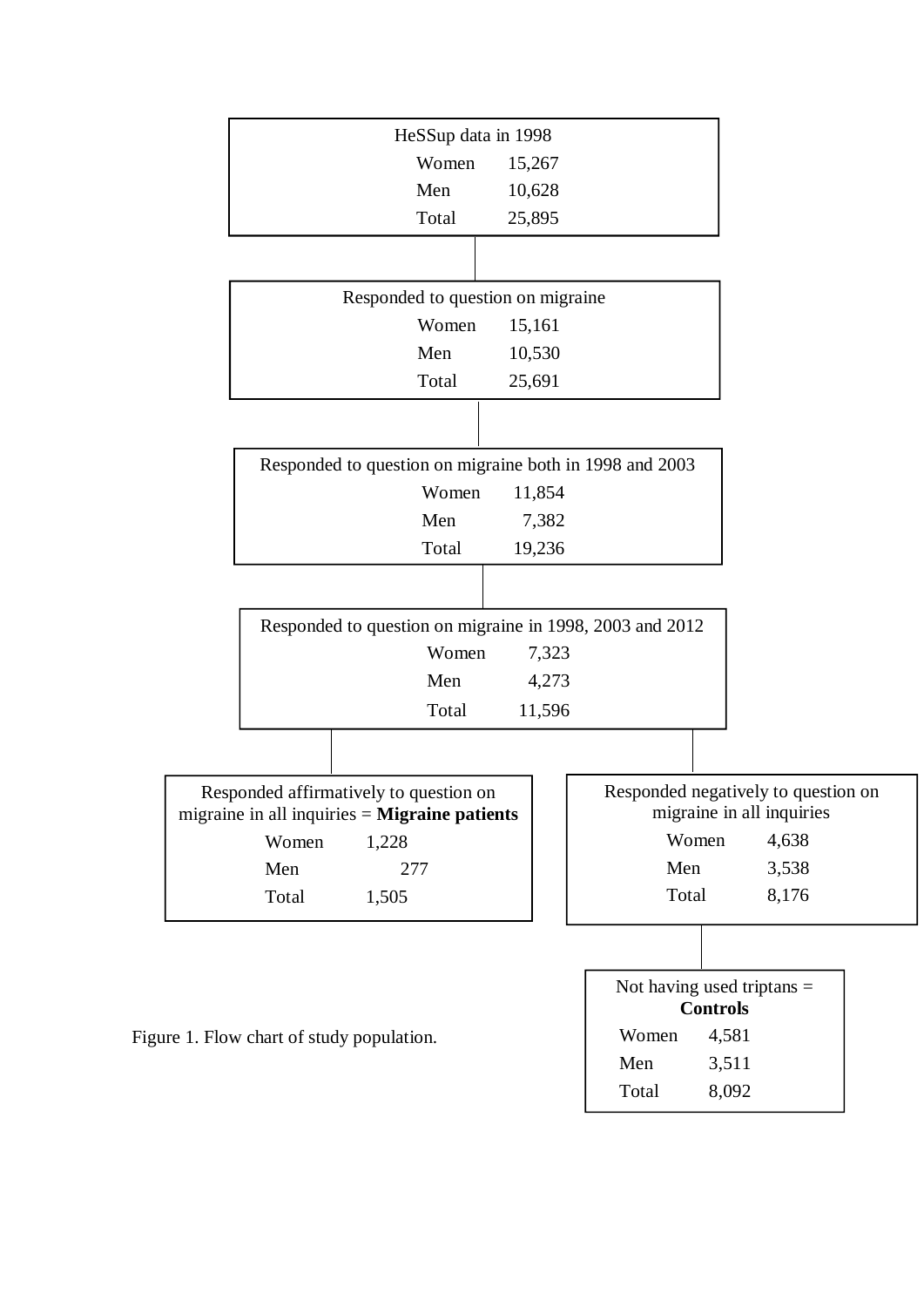|                              |             | Migraine patients | Controls    |      |         |
|------------------------------|-------------|-------------------|-------------|------|---------|
|                              | $\mathbf n$ | %                 | $\mathbf n$ | %    | p-value |
| Gender                       |             |                   |             |      | < 0.001 |
| women                        | 1228        | 81.6              | 4581        | 56.6 |         |
| men                          | 277         | 18.4              | 3511        | 43.4 |         |
| Born on years                |             |                   |             |      | < 0.001 |
| 1944-1948 (age 64-68)        | 488         | 32.4              | 2602        | 32.2 |         |
| 1954–1958 (age 54–58)        | 440         | 29.2              | 2163        | 26.7 |         |
| 1964-1968 (age 44-48)        | 301         | 20.0              | 1680        | 20.8 |         |
| 1974-1978 (age 34-38)        | 276         | 18.3              | 1647        | 20.4 |         |
| Marital status*              |             |                   |             |      | 0.060   |
| single, divorced or widowed  | 365         | 24.3              | 1874        | 23.3 |         |
| married or cohabiting        | 1135        | 75.7              | 6185        | 76.7 |         |
| Education*                   |             |                   |             |      | < 0.001 |
| lower                        | 850         | 56.5              | 4370        | 54.1 |         |
| higher**                     | 655         | 43.5              | 3715        | 45.9 |         |
| Beck's depression inventory* |             |                   |             |      | < 0.001 |
| $<18\,$                      | 1377        | 92.7              | 7750        | 96.6 |         |
| $\geq 18$                    | 108         | 7.3               | 272         | 3.4  |         |

Table 1. Demographic features of migraine patients and controls in the year 2012.

\* All individuals did not respond to every question.

\*\* At least matriculation examination.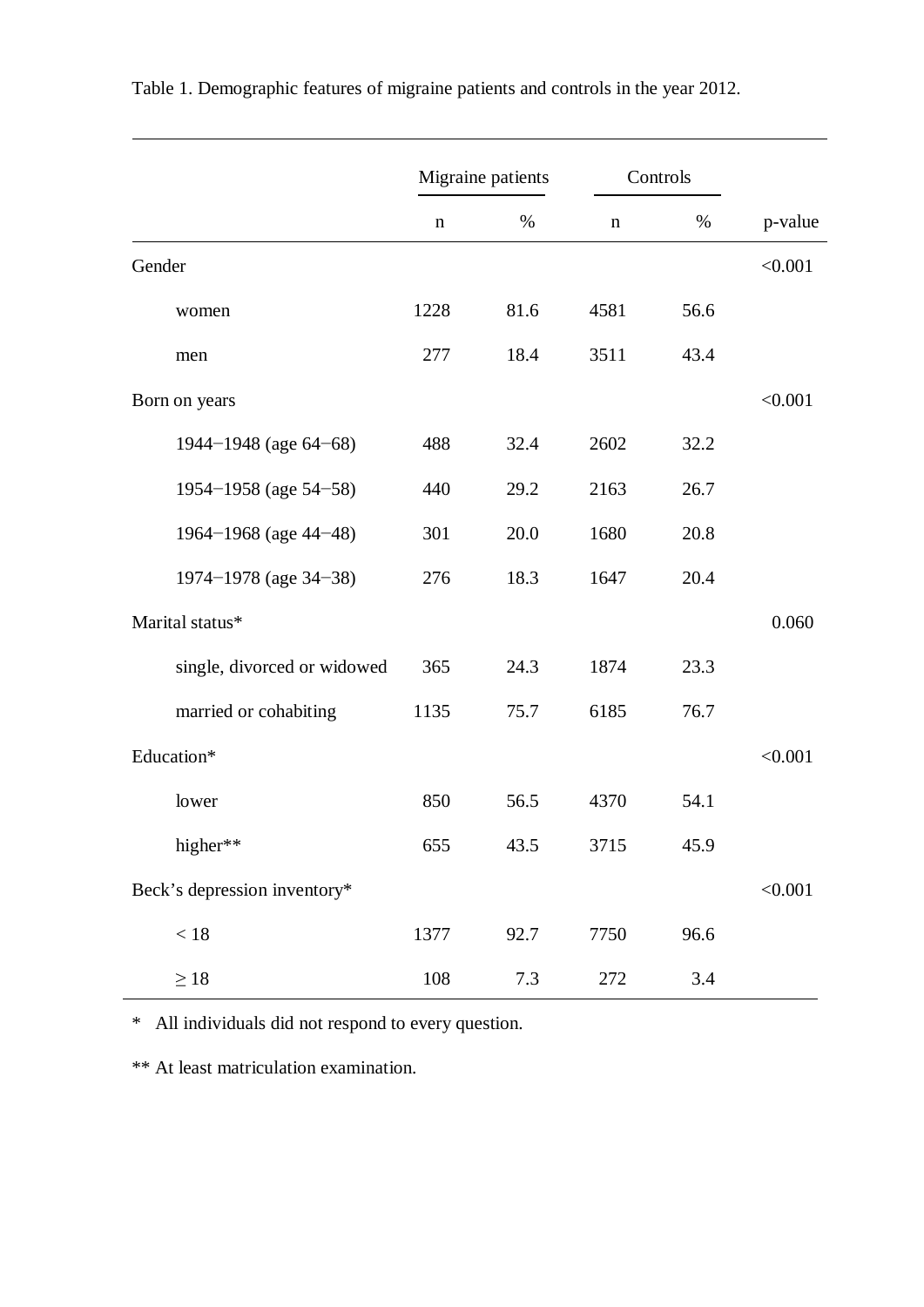Table 2. Proportion (%) of migraine patients and controls having reported painful musculoskeletal disorders in the year 2012.

|                      | Migraine patients<br>$N = 1494$ |      | Controls<br>$N = 8067$ |      |         |
|----------------------|---------------------------------|------|------------------------|------|---------|
|                      | $\mathbf n$                     | %    | $\mathbf n$            | $\%$ | p-value |
| Rheumatoid arthritis | 67                              | 4.5  | 212                    | 2.6  | < 0.001 |
| Osteoarthrosis       | 453                             | 30.3 | 1587                   | 19.7 | < 0.001 |
| Sciatic syndrome     | 478                             | 32.0 | 1503                   | 18.6 | < 0.001 |
| Fibromyalgia         | 91                              | 6.1  | 165                    | 2.0  | < 0.001 |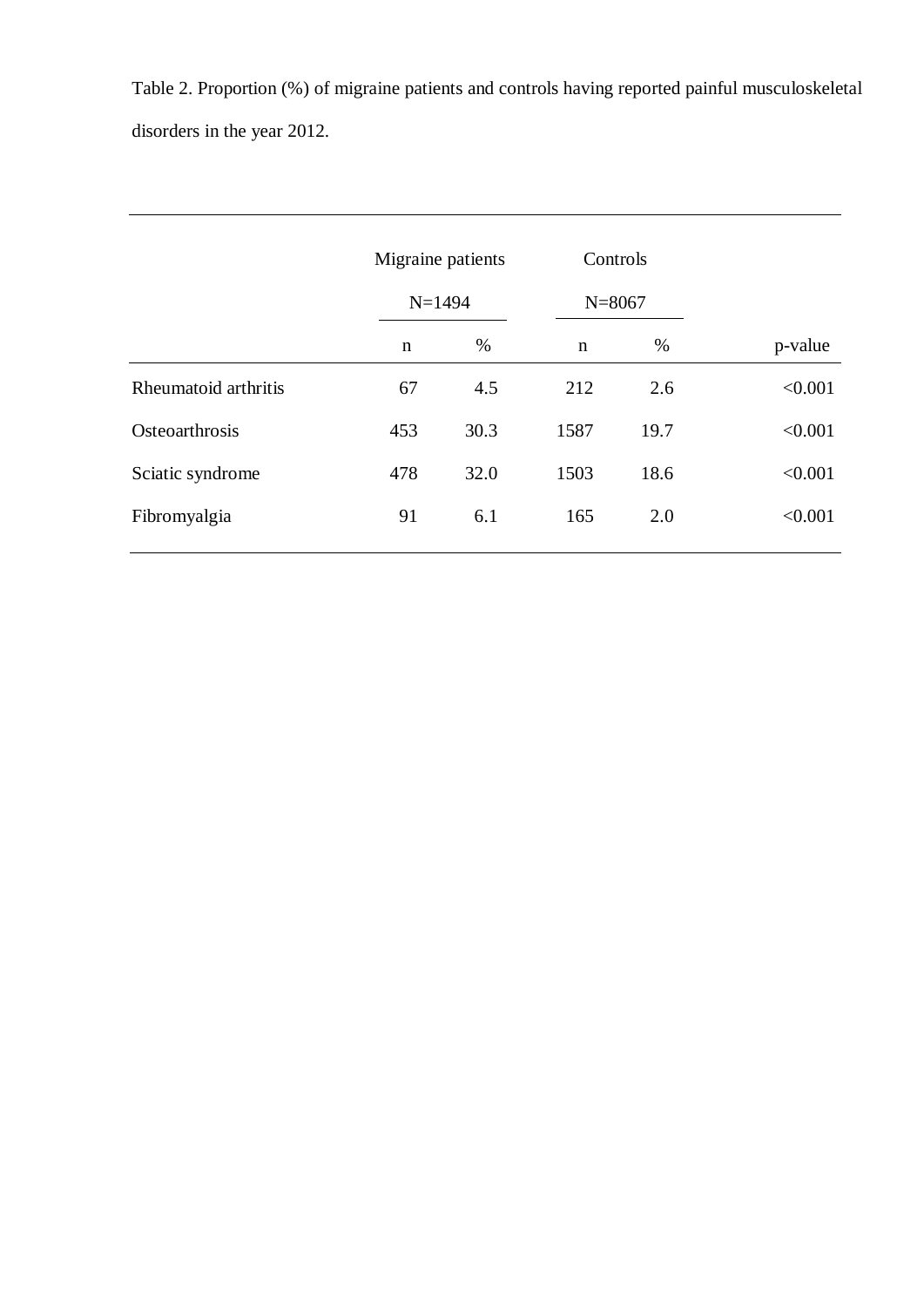|                         |             | Age groups $54-58$ and $64-68$ |             |            |                    |                |           |             | Age groups $34-38$ and $44-48$ |           |             |           |             |            |                    |                |           |              |            |                    |
|-------------------------|-------------|--------------------------------|-------------|------------|--------------------|----------------|-----------|-------------|--------------------------------|-----------|-------------|-----------|-------------|------------|--------------------|----------------|-----------|--------------|------------|--------------------|
|                         |             | Women                          |             |            | Men                |                |           |             | Women                          |           |             | Men       |             |            |                    |                |           |              |            |                    |
|                         |             | Migraine                       |             | Controls   |                    |                | Migraine  |             | Controls                       |           |             | Migraine  |             | Controls   |                    |                | Migraine  |              | Controls   |                    |
|                         |             | $N = 744$                      |             | $N = 2521$ |                    |                | $N = 173$ |             | $N = 2226$                     |           |             | $N = 474$ |             | $N = 2047$ |                    |                | $N = 103$ |              | $N = 1276$ |                    |
|                         | $\mathbf n$ | $\%$                           | $\mathbf n$ |            | % p-value          | $\mathbf n$    | $\%$      | $\mathbf n$ |                                | % p-value | $\mathbf n$ | $\%$      | $\mathbf n$ |            | % p-value          | $\mathbf n$    | $\%$      | $\mathbf n$  |            | % p-value          |
| Rheumatoid arthritis 48 |             | 6.5                            | 114         |            | 4.5 0.032          | 5 <sup>1</sup> | 2.9       | 57          | 2.6                            | 0.781     | 13          | 2.7       | 35          | 1.7        | 0.137              | $\mathbf{1}$   | 1.0       | 6            | 0.5        | 0.492              |
| Osteoarthrosis          | 341         | 45.8                           | 889         |            | $35.3 \le 0.001$   | 50             | 28.9      | 485         | 21.8                           | 0.030     | 53          | 11.2      | 140         | 6.8        | 0.001              | 9              | 8.7       | 73           | 5.7        | 0.213              |
| Sciatic syndrome        |             | 285 38.3                       |             |            | 558 22.1 $< 0.001$ | 52             | 30.1      | 550         | 24.7                           | 0.109     |             | 116 24.5  |             |            | $240$ 11.7 < 0.001 |                | 25 24.3   |              |            | 155 12.2 $< 0.001$ |
| Fibromyalgia            | 57          | 7.7                            | 111         |            | $4.4 \le 0.001$    | $\overline{4}$ | 2.3       | 27          | 1.2                            | 0.207     | 30          | 6.3       | 26          |            | $1.3 \le 0.001$    | $\overline{0}$ | 0.0       | $\mathbf{1}$ | 0.1        | 0.777              |

Table 3. Occurrence (%) of painful musculoskeletal disorders among old and young migraine patients and controls in the year 2012.